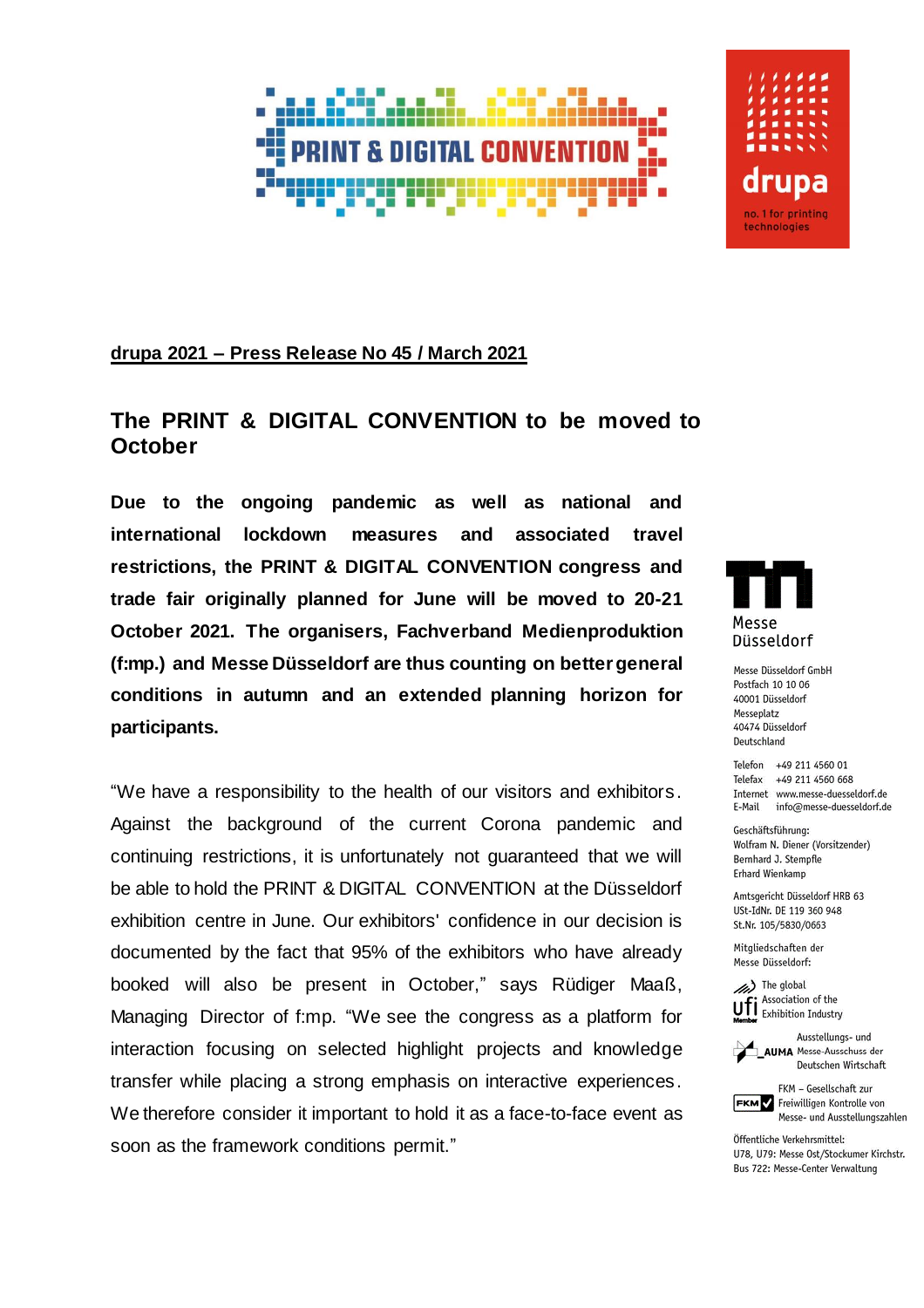Sabine Geldermann, Director Print Technologies at Messe Düsseldorf adds: "Even if virtual formats are the measure of all things in these times, our customers recognise, based on the experience of the last twelve months, that face-to-face events are indispensable, especially when it comes to the haptic experience of technologies and their applications. That is why we are confidently looking ahead to October 2021."

The PRINT & DIGITAL CONVENTION focuses on the presentation of innovative technologies in projects that not only showcase individual machines or tools, but also demonstrate overall solutions oriented on practical requirements. In addition to exciting exhibits and intensive expert advice at the exhibitor stands, visitors to the event can expect an extensive and top-class programme of lectures on all relevant aspects of corporate communication and print and digital technologies. In this way, as an established annual event in the industry, the congress and trade fair - together with virtual offerings such as virtual.drupa and drupa's global Print Technologies trade fair portfolio - bridges the time window until the next drupa in 2024 and offers an important platform for knowledge transfer, exchange and networking.

For more information visit: www.drupa.com/en/drupa\_global/ or tdm-e.f-mp.de



drupa no. 1 for printing technologies

Messe Düsseldorf GmbH Postfach 10 10 06 40001 Düsseldorf Messeplatz 40474 Düsseldorf Deutschland

Telefon +49 211 4560 01 Telefax +49 211 4560 668 Internet www.messe-duesseldorf.de E-Mail info@messe-duesseldorf.de

Geschäftsführung: Wolfram N. Diener (Vorsitzender) Bernhard J. Stempfle **Erhard Wienkamp** 

Amtsgericht Düsseldorf HRB 63 USt-IdNr. DE 119 360 948 St.Nr. 105/5830/0663

Mitgliedschaften der Messe Düsseldorf:





Ausstellungs- und **AUMA** Messe-Ausschuss der Deutschen Wirtschaft

FKM - Gesellschaft zur FKM Freiwilligen Kontrolle von Messe- und Ausstellungszahlen

Öffentliche Verkehrsmittel: U78, U79: Messe Ost/Stockumer Kirchstr. Bus 722: Messe-Center Verwaltung